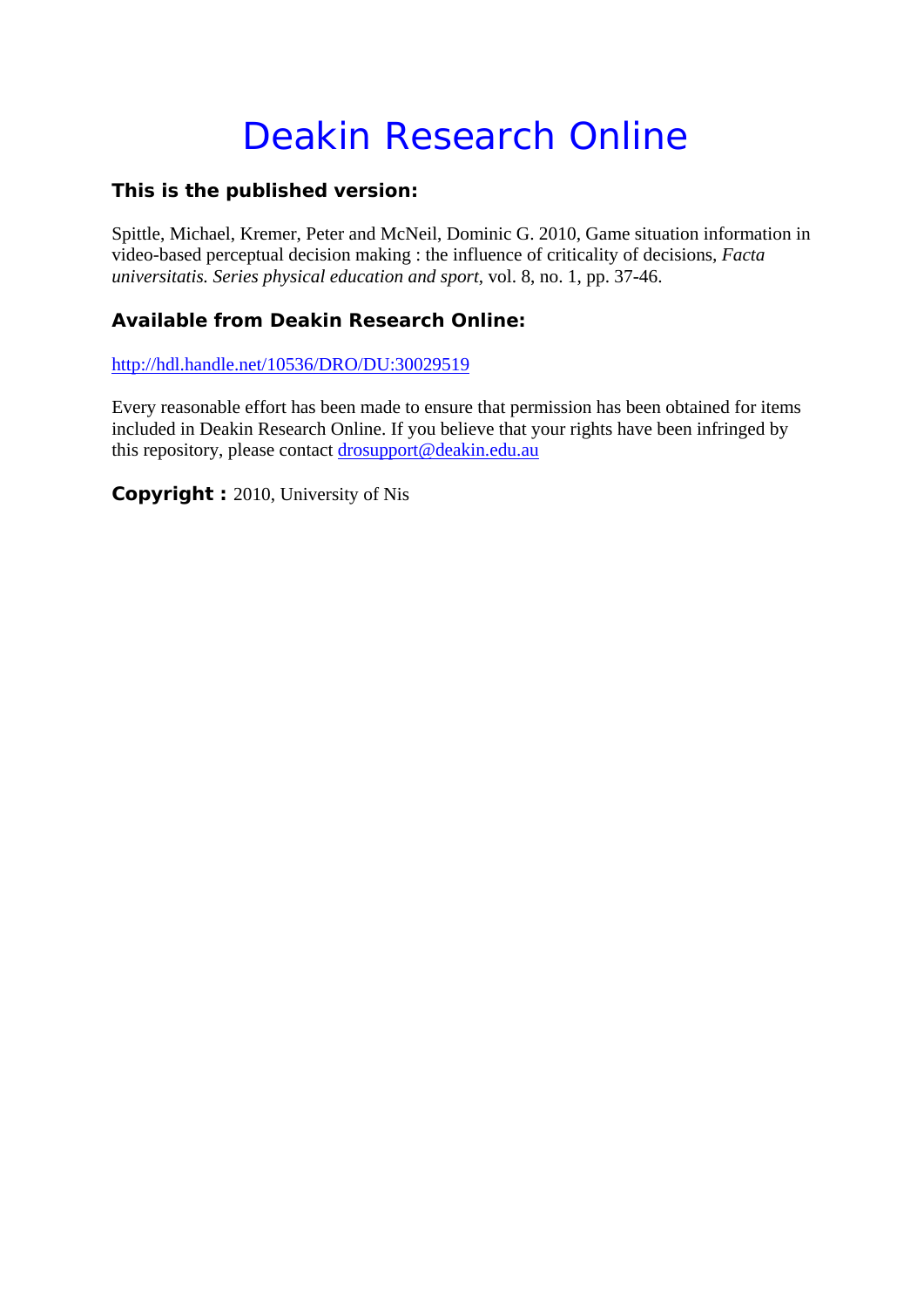**FACTA UNIVERSITATIS** Series: **Physical Education and Sport** Vol. 8, No 1, 2010, pp. 37 - 46

**Original empirical article** 

# **GAME SITUATION INFORMATION IN VIDEO-BASED PERCEPTUAL DECISION MAKING: THE INFLUENCE OF CRITICALITY OF DECISIONS**

## *UDC 796.323:347.765*

# Michael Spittle<sup>1</sup>, Peter Kremer<sup>2</sup>, Dominic G. McNeil<sup>3</sup>

<sup>1</sup>School of Exercise and Nutrition Sciences, Deakin University  $\frac{2 \text{ Scheo1 of Bawahs } log (1 \text{m} \cdot \text{Jou}/2)}{2 \text{ Scheo1 of Bawahs } log (1 \text{m} \cdot \text{Jou}/2)}$  $2$ School of Psychology, Deakin University <sup>3</sup>School of Human Movement and Sport Sciences, University of Ballarat

**Abstract**. *This study examined the effects of game situation information, manipulated in terms of time and score, on decisions made in a video-based perceptual test in basketball. The participants were undergraduate university students (n=159) who viewed 21 offensive basketball plays, under two test conditions (low decision criticality; high decision criticality). To manipulate the conditions, prior to each clip, the participants were presented with a description of the remaining time and score differential. High decision criticality situations were characterised by a remaining time of 60 seconds or less and score differentials of 2 points or less. Low decision criticality situations were characterised by remaining time of 5 minutes or more and score differentials of 5 points or more. The participants indicated their decision (pass, shoot, dribble) after the visual display had been occluded for each clip. The results indicated that decision profiles differed under the low and high decision criticality conditions. More pass decisions were made under high decision criticality situations and more shoot decisions under low decision criticality situations. These variations differed according to the type of main sport played but not for the basketball competition level. It was concluded that game situation information does influence decision making and should be considered in video-based testing and training.* 

**Key words**: *Decision making, perceptual-cognitive, context, game situation, criticality.* 

**Corresponding author**: Michael Spittle

l

School of Exercise and Nutrition Sciences, Faculty of Health, Medicine, Nursing and Behavioural Sciences, Deakin University, Burwood, Victoria, Australia 3125

Received March 19, 2010 / Accepted May 22, 2010

Tel:  $+ 61 3 9244 5229 \cdot \text{E-mail:}$  michael.spittle@deakin.edu.au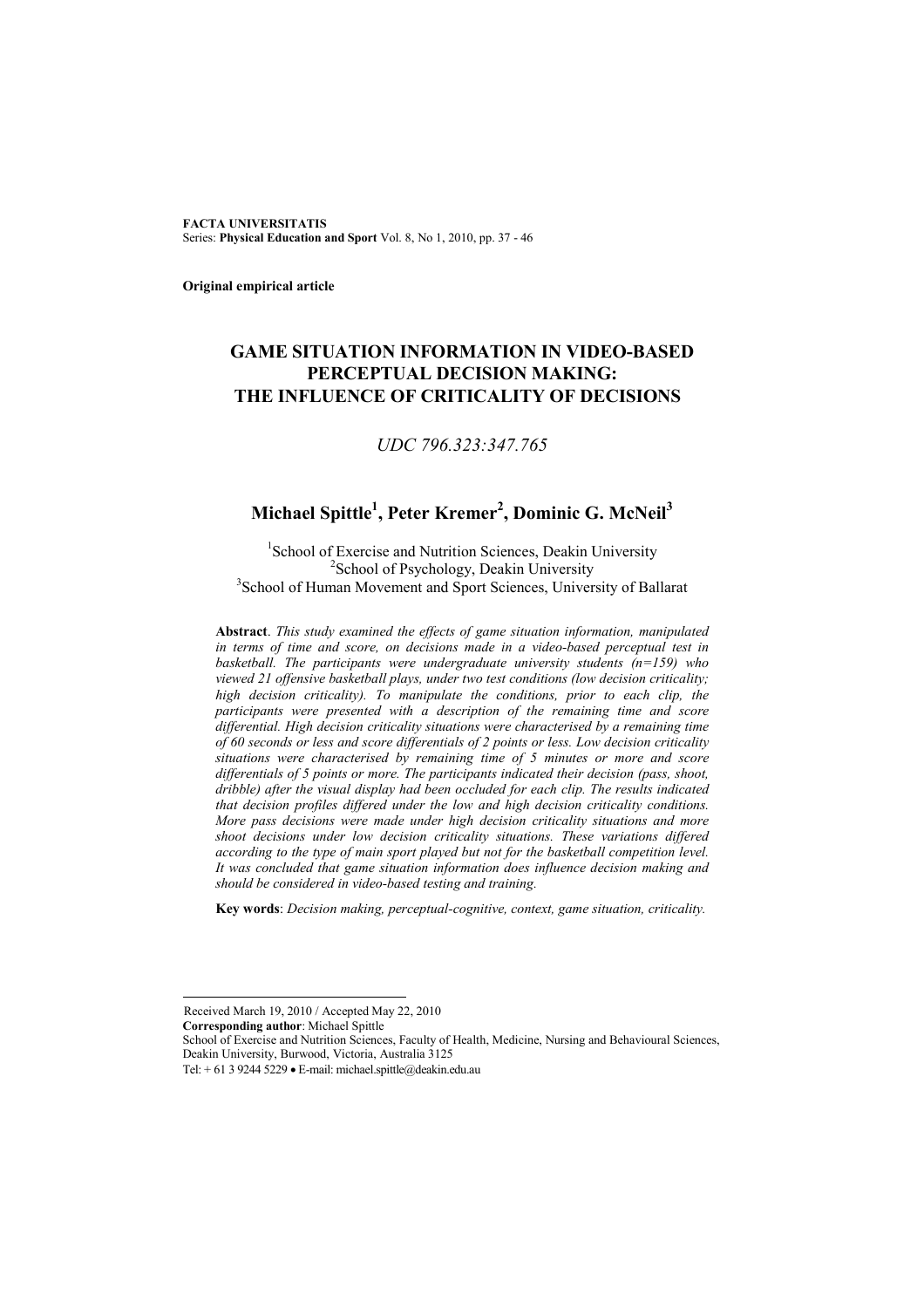#### **INTRODUCTION**

The appropriate utilisation of perceptual-cognitive skills such as visual search, pattern recognition, estimation of situational probabilities, and anticipation to make effective decisions is an important activity in high levels sports (Williams, Davids, & Williams, 1999). Because of its importance to skilled performance, research focusing on anticipation and perceptual decision making in sport has increased rapidly and many of the studies on perceptual-cognitive tasks in sport have found that experts perform better than non-experts (see Mann, Williams, Ward & Janelle, 2007 for a review). It is important to recognise, however, that decision making is unlikely to be an uncontextualised process, influenced only by the position of team mates and opponents, but is likely to be influenced by game factors including the game score and remaining time in the game. In the dynamic environment of team sports a player must process, often simultaneously, many performance variables including the opponent's position, team organisation, remaining time as well as the current score (Rulence-Pâques, Fruchart, Dru & Mullet, 2005). Measuring perceptualcognitive and decision making performance in sport, however, is challenging (Williams  $\&$ Ericsson, 2005). As a consequence, laboratory-based video tasks have frequently been used, which may not be as realistic as in situ conditions (e.g., Mann et al., 2007; Shim, Chow, Carlton & Chae, 2005). Video-based tasks have often employed a temporal occlusion paradigm, where the video is paused at particular points momentarily before or after the action is completed (Williams, Davids & Williams, 1999) and the participants are asked to either to make a decision as to what they would do next, what the opponent would do next, or predict the result of the observed action, and the accuracy of their response is recorded.

Williams and Ericsson (2005) reported that many questions have yet to be answered in the design of representative task simulations attempting to capture perceptual-cognitive skills in sport. One question they raised is whether performance of these task simulations varies as a function of the amount of game situation information provided prior to the performance. During a game it is likely that decisions will be influenced by the changing game situation (Araujo, Davids, Bennett, Button & Chapman, 2004). These game situation factors in many sports include remaining time and the score differential. For example, a basketball player who is presented with a long open shot may choose a different course of action if the team is 10 points ahead with 10 minutes left in the game, as opposed to 1 point up with 5 seconds left in the game. That is, the affordances, or opportunities for action, may be perceived differently depending on the game situation information available (Fajen, Riley & Turvey, 2008). The perceived criticality of decisions may increase in the later stages of a game, especially when scores are close (Bar-Eli  $&$  Tractinsky, 2000). With this in mind it is surprising that the effects of time and the score on decision making have been relatively unexplored.

It is likely that video-based simulations of decision making in sport that do not provide game situation information do not include sufficient levels of complexity that would be incorporated in the decision making process. That is, studies have used linear models of analysis, whereas more representative designs that incorporate game situation variables may provide more information on how decisions are made (Hogarth & Karelaia, 2007). Two studies with umpires may provide a basis for understanding the potential effect of game situation information on players' decision making. MacMahon and Starkes (2008) reported that in a video-based test, baseball umpires changed their decision depending on the context, with balls being more likely to be called when there was a high strike or high ball/strike count and, conversely, strikes more likely to be called when there was a high ball count. However, in another study, MacMahon, Starkes, and Deakin (2007) found that there was no effect of providing basketball referees with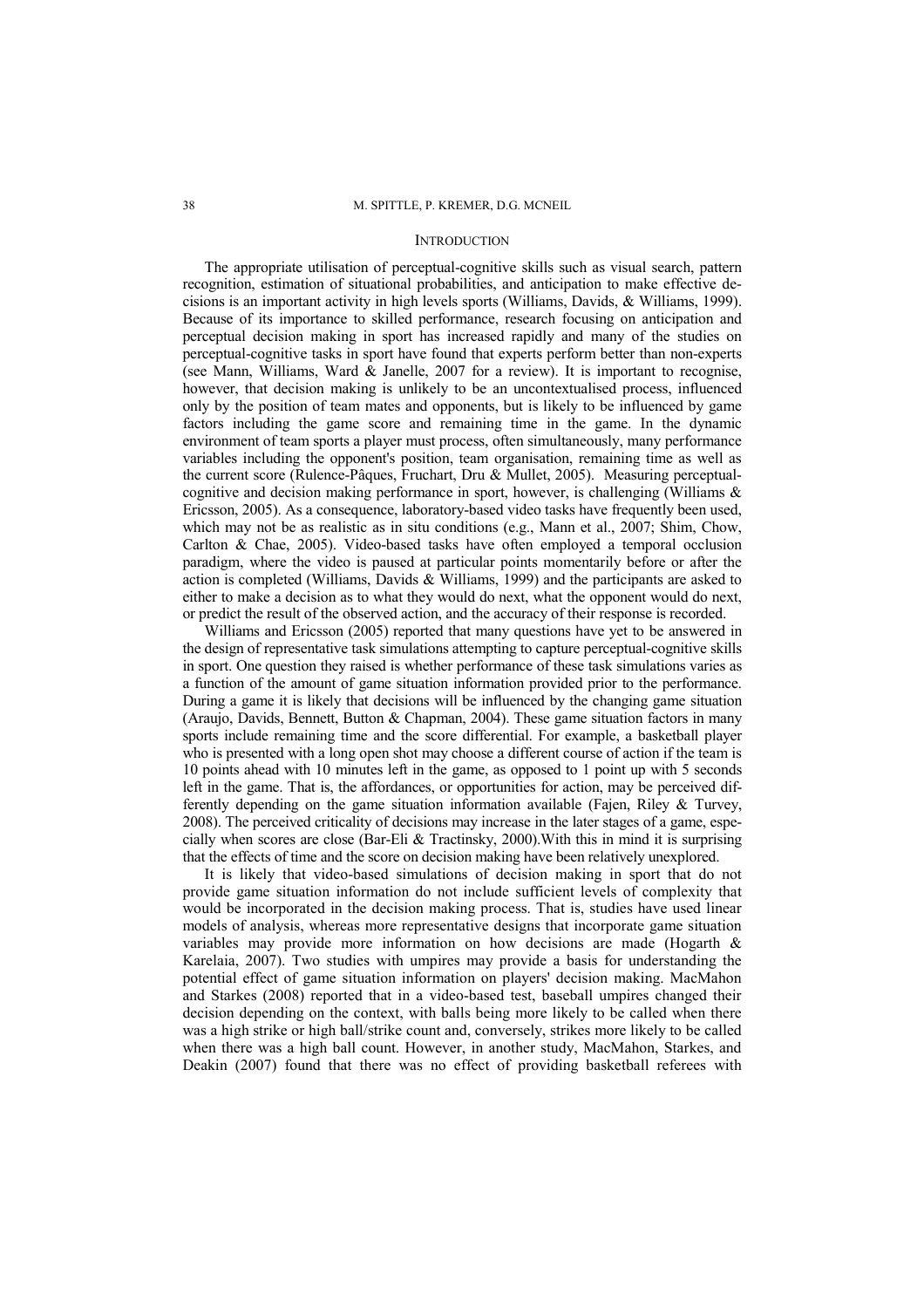priming information, suggesting that the information contained in the video-clips was more important than any priming information. One study, in an interceptive sport, cricket, by McRobert, Williams, Ward, Eccles and Ericsson (2007) found that, although skilled batters were more accurate in anticipation than less skilled batters, both groups changed their visual search behaviour between primed and unprimed clips. While previous research using video-based tasks provides a knowledge base for differences between experts and non-experts, studies are required that explore the influence of time and score criticality on decision making. This may lead to a more realistic performance demand in these video-based tasks as well as a greater understanding of the influence of game situation information on decisions made in an open skill team sport.

The purpose of this study was to examine the effect of game situation information on decision making profiles (proportion of dribble, pass, shoot decisions) of the participants, under both high- and low-criticality game situations, in a video-based perceptual test of basketball. An additional aim was to determine whether these effects vary based on the participant's main type of sport and competition level. This is because those with more game situation knowledge may be more likely to modify their responses than those with less knowledge of the game, given the perceptual-cognitive task performance differences between experts and non-experts (see Mann et al., 2007 for a review). It was hypothesised that: (1) the decision profile made when presented with a low decision criticality game situation will be different from the one made when presented under a high decision criticality game situation – that is, the relative proportion of dribble, pass and shoot decisions will be different; (2) variations in decision making profiles for the two criticality conditions will interact with relevant experience factors including main type of sport and level of competition.

#### **METHOD**

## **Participants**

The participants were 159 undergraduate university students (*n*=78 females, *n*=81 males) ranging in age between 18 and 47 (*M*=20.3, *SD*=2.9). The participants were asked to indicate the primary sport they participated in, with 121 of them primarily playing in team sports, 34 in individual sports, and 3 not participating in sport. Participants also indicated the highest level of basketball played, which consisted of 7 non players, 77 social/recreational players, 30 local, and 45 state league or national/international players.

#### **Measures**

The decision making test footage was recorded from two men's games in the South East Australian Basketball League and one game in the BigV men's Championship division. The footage was captured in widescreen with a Canon digital video camcorder (PAL MV850i) from a fixed and elevated (3m) position away (5m) from the half court line and contained offensive patterns of play from all six teams. The sequences were occluded 0.05–0.30 seconds prior to the ball handler commencing their movement with all three possible decision options (pass, dribble, shoot) available (Spittle, Kremer & Hamilton, 2010). The sequences were then shown to three accredited basketball coaches  $(1 \times \text{level } 3 \text{ and } 2 \times \text{level } 2 \text{ Basketball Australia accepted codes}),$  who ranked pass, shoot, or dribble, in order from best option to worst option, for each clip. All three coaches had to agree on the best option, with two agreeing on the worst option, for the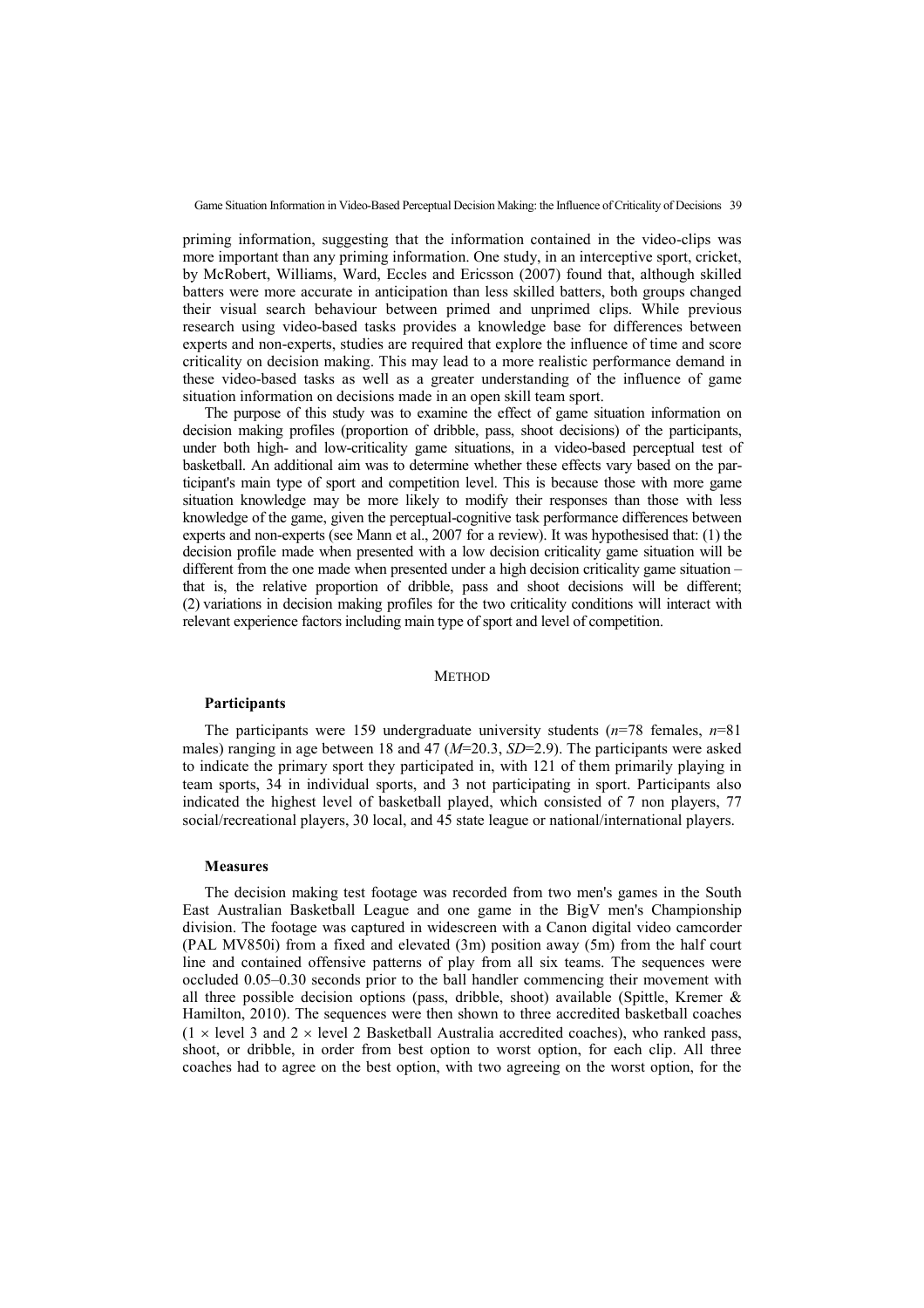clip to be included. All rankings made by the coaches on the clips were made without any specific game situation information. This criteria were used to select 21 appropriate clips which consisted of 7 clips where pass was the best option, 7 where dribble was the best option, and 7 clips where shoot was the best option when no game situation information was provided. This was used to determine an expected number of responses in each category for statistical analysis. The final test contained 21 clips with 5 practice clips, with an 8 second presentation of game situation information prior to the clip and a 6 second response period after each clip. In testing, the clips were projected using a Sony 3LCD (XGA VPL-Cx30) digital projector onto a screen that was 1.8m high and 1.45m wide. The participants were seated 5m from the screen. The participants indicated their decision (i.e., dribble, pass or shoot decision) on a response sheet.

The clips were presented to participants under two test conditions: a low decision criticality situation and a high decision criticality situation. Two blocks of the 21 clips were used during testing. For the first block each clip was presented under either the low- or high-decision criticality situation and the same clip was then presented under the converse condition during the second block. Separate randomised sequences were used for each block. The decision criticality situation of the game was indicated prior to each clip via a still screen that provided a description and a "scoreboard" displaying the remaining time and the game score. The game situation information was manipulated according to time and score. For the high decision criticality situations, remaining time consisted of 4 alternative time lengths (60, 30, 20, and 10 seconds). For low decision criticality situations, remaining time consisted of 4 alternative time lengths (5, 10, 15, and 20 minutes). For high decision criticality situations, the score consisted of 5 differentials (2 points ahead, 1 point ahead, score level, 1 point behind, and 2 points behind). For low decision criticality situations, he tscore consisted of 4 differentials (10 points ahead, 5 points ahead, 5 points behind, and 10 points behind). Thus, the high decision criticality situations all involved combinations of remaining time of 60 seconds or less and score differences of 2 points or less and low decision criticality situations all involving combinations of remaining time of 5 minutes or more and score differences of 5 points or more. An example screen description from a high decision criticality situation was "In this clip, there are 10 seconds remaining in the game and scores are level".

### **Procedure**

The participants were briefed on the general purpose of the study and the test procedures. The participants were asked to decide which of the three options they would have executed if they were the player with the ball at the time of occlusion. It was emphasised to the participants that they were not trying to guess what the ball handler on the screen was about to do but what the best option was for them if they were the player in possession of the ball in that situation. All testing was completed in a single session with a duration of approximately 30 minutes. Ethics approval for the study was provided by a University Human Research Ethics Committee and all of the participants provided informed consent prior to testing.

## **Design and Data analysis**

This experimental study incorporated a mixed design that included one repeated measures factor (game situation: low decision criticality, high decision criticality) and two be-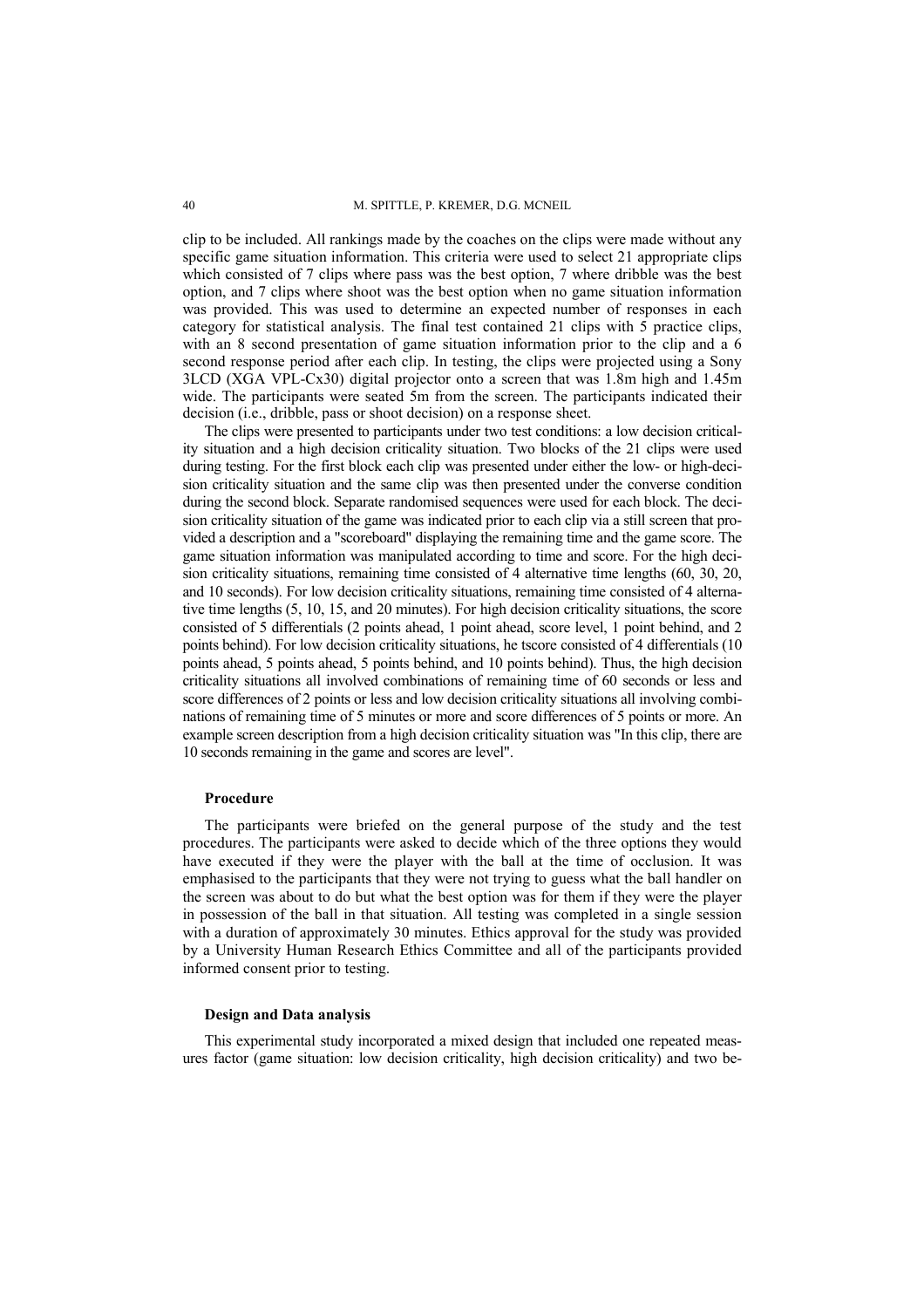tween groups factors: highest level of basketball competition and main type of sport. Decision profiles were derived from the number of pass, shoot, and dribble responses indicated for the two game situation conditions. The number of dribble, pass and shoot decision responses were aggregated for each block of 21 trials for each of the two criticality conditions and the mean number of each decision type was computed. We used a  $2 \times 3$  within-within ANOVA to assess whether decision profiles varied for the two criticality conditions. Since overall scores for the two conditions were invariant (i.e., always totalled 21), we were specifically interested in the effect of the criticality of game situation (*Criticality*)  $\times$  decision type (*Decision*). We then used separate  $2 \times 3 \times 2$  within-within-between mixed ANOVAs to separately assess the decision profiles for the low- and high-criticality conditions (i.e., the *Criticality × Decision* effect) according to type of sport (*Type*: individual vs. team) and competition level (*Level*: none-social vs. domestic-international). To facilitate interpretation we plotted mean scores and 95% confidence intervals and included a reference profile with a value of 7 which represented an equivalent number of nominations for each decision. We used the partial eta squared  $(\eta p^2)$  statistic to indicate the strength of the effects. All testing was performed using SPSS V17.0 and significance was accepted as  $p < .05$ .

#### **RESULTS**

The mean number of dribble, pass, and shoot decisions for the two criticality conditions are shown in Figure 1. There was a significant main effect for *Decision* (*F*(2,316) = 103.42,  $p < .001$ ,  $\eta p^2 = .40$ ) and a significant *Decision × Criticality* interaction (*F*(2,316) = 28.69, *p*  $<$  001,  $\eta p^2$  = .15); overall participants indicated fewer dribble decisions relative to pass or shoot for both criticality conditions, but a cross over effect was also observed for pass and shoot so that under the low criticality condition more shoot decisions were nominated and under the high criticality condition more pass decisions were nominated (Figure 1).



Fig. 1. Mean (± 95% CI) Aggregated Dribble, Pass and Shoot Decisions for Low-Criticality and High-Criticality Game Situations (Reference Line Indicates Expected Number of Responses).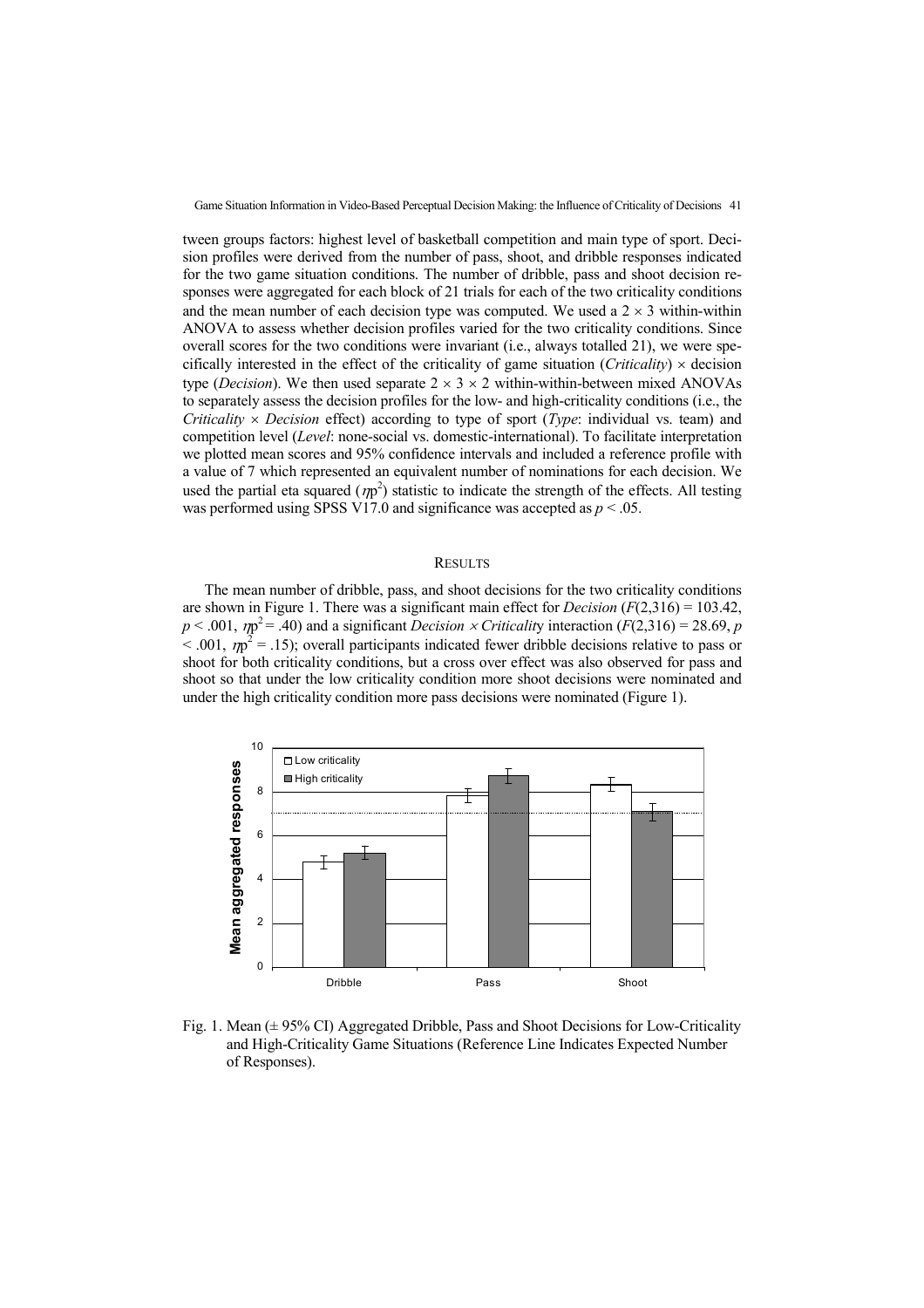To determine whether the variations in decision profiles across the criticality conditions were moderated by type of sport or basketball competition level, we computed the mean number of dribble, pass and shoot decisions for the two criticality conditions separately. These results are shown in Figure 2a-b.



Fig. 2 a-b. Mean (± 95% CI) Aggregated Dribble, Pass and Shoot Decisions for Low-Criticality and High-Criticality Game Situations (Reference Line Indicates Expected Number of Responses) with Type of Sport (a), Basketball Experience (b), and Competition Level (c) Factors.

For type of sport, there was a significant main effect for *Decision* ( $F(2,306) = 72.14$ ,  $p \le$ .001,  $np^2$  = .32), and the participants indicated fewer dribble decisions relative to pass or shoot. However, there was some evidence indicating that this overall profile varied for the two sport type subgroups. Although the *Decision* × *Type* effect was not significant (*F*(2,306)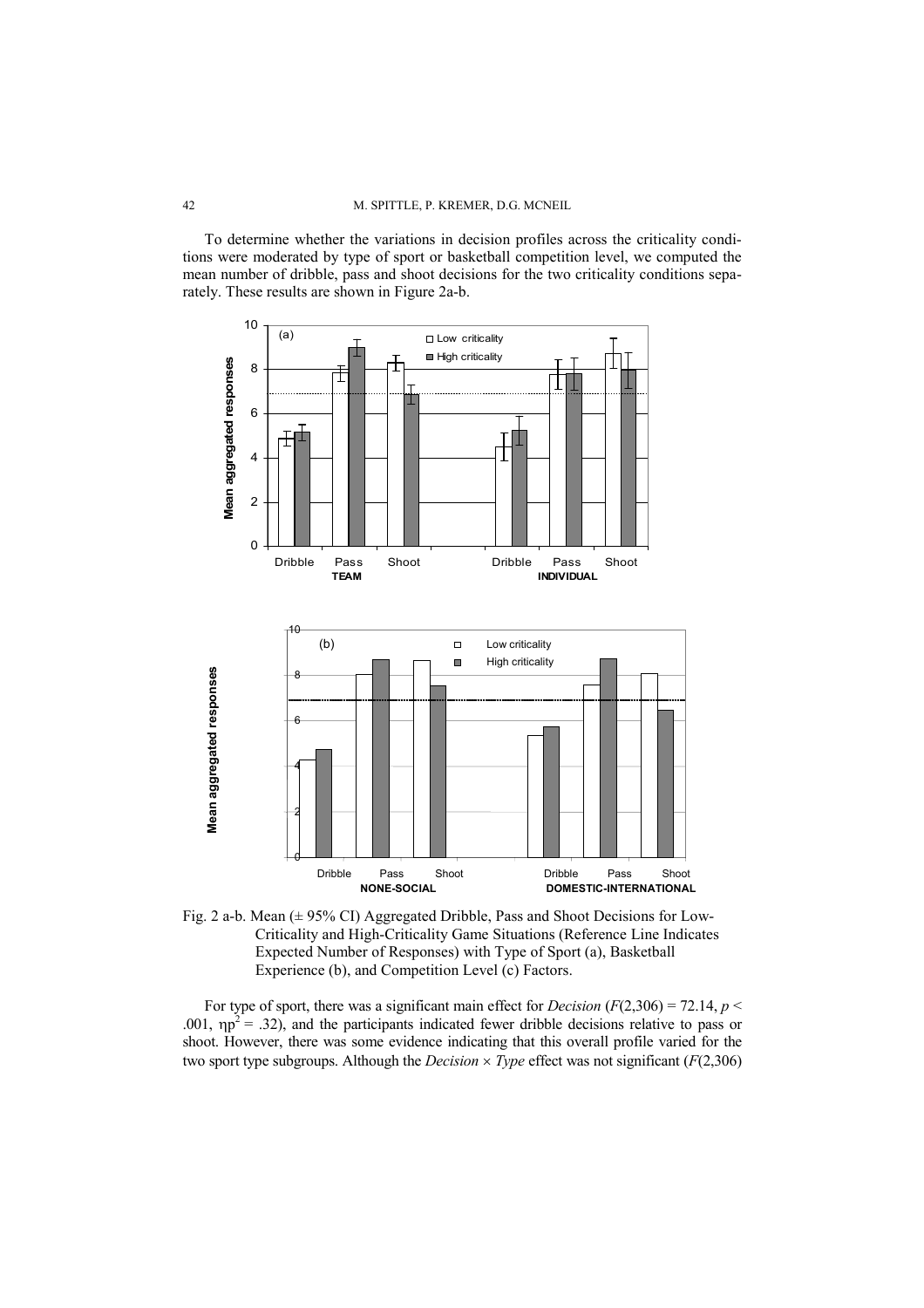$= 2.87, p = .06, \eta p^2 = .02$ ), the *Decision × Criticality* interaction was significant (*F*(2,306) = 13.36,  $p < .001$ ,  $np^2 = .08$ ). Under the low criticality condition participants nominated more shoot decisions and under the high criticality condition they nominated more pass decisions (see Figure 2a). These effects, however, need to be interpreted in light of the significant three-way effect for *Decision*  $\times$  *Criticality*  $\times$  *Type* (*F*(2,306) = 3.54, *p* < .05,  $np^2$  = .02). This result indicated that for the low criticality condition the team sport subgroup equally nominated more pass and shoot decisions than dribble decisions; however, under the high criticality condition this subgroup indicated more pass decisions than shoot decisions. In contrast, the individual sport subgroup equally nominated more pass and shoot decisions than dribble decisions under both the low and high criticality conditions (Figure 2a).

The results of the competition level analysis failed to show any three-way effects, indicating that the decision profiles across the low and high criticality conditions were not moderated by competition level. There was a significant main effect for *Decision*  $(F(2,314) = 104.66, p < .001, \eta p^2 = .40)$  and a significant *Decision* × *Level* interaction  $(F(2,314) = 7.77, p < .05, \eta p^2 = .05)$ ; overall, the participants indicated fewer dribble decisions relative to pass or shoot. However, this overall profile varied for the two competition level subgroups. The *Decision × Criticality* interaction was significant ( $F(2,314) =$ 29.32,  $p < .001$ ,  $\eta p^2 = .16$ ), under the low criticality condition participants nominated more shoot decisions and under the high criticality condition they nominated more pass decisions. The three-way effect for *Decision*  $\times$  *Criticality*  $\times$  *Level* (*F*(2,314) = 1.37, *p* > .05,  $np^2 = 0.01$ ) was not significant (Figure 2b).

## **DISCUSSION**

This study investigated the effect of game situation information on decision making profiles during a video-based perceptual basketball test. The results indicated that decision profiles did vary according to game situation and that these variations were moderated by type of main sport but not for the highest level of basketball competition. The finding that the decisions made were different under the two game situations highlights that contextual game related information is important to decision making. The participants appeared to take into account the game situation information provided when making a decision, even when they were viewing exactly the same clips. This finding is consistent with evidence from previous studies with baseball umpires (MacMahon & Starkes, 2008) and cricketers (McRobert et al., 2007) which have suggested the influence of priming on perceptual-cognitive performance in video-based tests. This study builds on these findings by determining that the combination of game score and time are important game situation factors in the decision making process in video-based tests.

Possession criticality can change in relation to the game situation (e.g., Bar-Eli & Tractinsky, 2000) and it appears that participants in a decision making paradigm recognise this and this influences their decision making. If the decisions made in task-simulations of perceptual-cognitive performances are influenced, it is important to consider how to incorporate game situation related information into these tasks. Future research should also investigate whether perceptual-cognitive processes such as visual search (e.g., Ripoll, 1991) and anticipation are also influenced. Although there are now a few studies that have explored the influence of other contextual factors related to decision-making, such as fatigue (Pijpers, Raoul, Oudejans & Bakker, 2007), anxiety and stress (McNeil,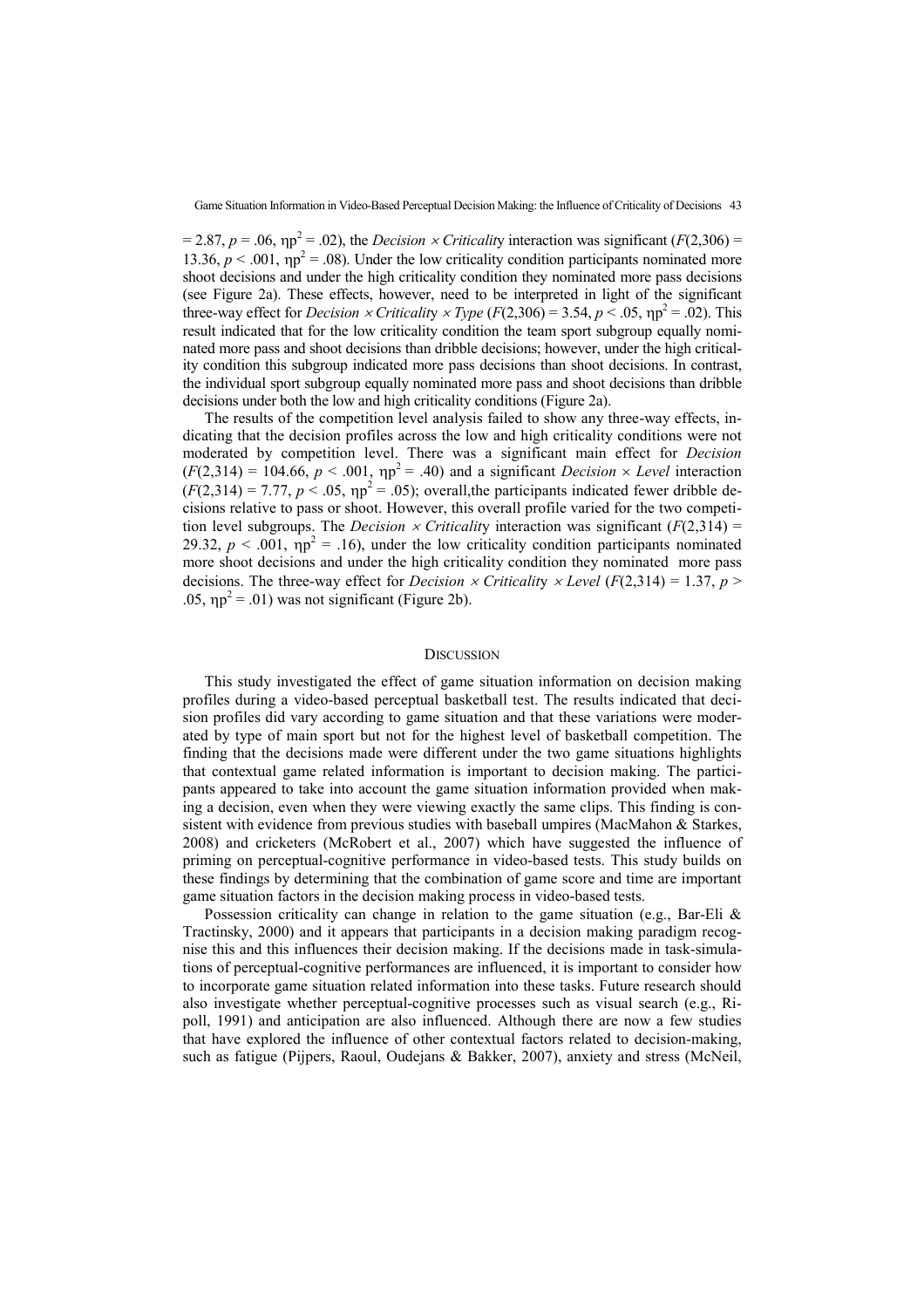Spittle & Mesagno, in press; Vickers & Williams, 2007), and confidence (Jackson, Warren & Abernethy, 2006) these could be explored further (Williams & Ericsson, 2005). Other contextual factors that could influence decision making include an individual's perceptions of their strengths and weaknesses and established team game plans. For example, in basketball a good 3-point shooter is more likely to consider a 3-point shot as a valid option in a video-based perceptual task than a poor shooter from the field. That is, in line with Gibson's (1977, 1979) theory of affordances, the opportunities for action available in a situation may vary because they are dependent on individual capabilities (Fajen et al, 2008).

Interestingly, the decision making profiles differed under low criticality and high criticality, with more pass decisions under high criticality and more shoot decisions under low criticality. This reinforces that the game situation information was taken into account in the decisions made. Perhaps participants made more pass decisions in high criticality decision situations in order to maintain possession of the ball for the team and minimise risk, rather than take on responsibility for shooting. In low criticality decision situations, participants may have felt more security in taking a shot for themselves, minimising the need to pass. This appears to be similar to the findings of MacMahon and Starkes (2008) with baseball umpires and suggests that players or umpires attempt to minimise risk or avoid being the decisive factor in a critical situation. Future research could explore how the decision making process is influenced by decision criticality in relation to risk and risk-avoidance. For example, this could be explored in line with regulatory focus theory and whether players adopt a promotion or prevention focus (e.g., Plessner, Unkelbach, Memmert, Baltes & Kolb, 2009).

Changes in the decision making profiles across the low and high criticality conditions may be moderated by previous sporting experience. The decision profiles across the low and high criticality conditions varied for those involved in team sports but did not for those engaged in individual type sports. Thus, participants with team-based experience under the high criticality condition appeared to be influenced by the game situation, while participants with individual-based sporting experience were not influenced. Significantly, however, decision profiles across the two criticality game situations did not alter for basketball competition levels, suggesting that both higher level and lower level participants incorporated the game-related information into their decisions.

The findings need to be interpreted with a number of issues in mind. First, the number of trials for the two conditions (i.e., 21), while similar to other video-based occlusion studies (e.g., Starkes & Lindley, 1994; Williams et al., 1994; Williams, Ward & Chapman, 2003), was low for any strong conclusions to be made about the effect of the game situation on decision making profiles. Second, the sample comprised a range of experiences and competitive levels and player position was not taken into account in the analysis. Third, the study aimed at exploring differences in decision making profiles, so the accuracy of the decisions was not assessed.

Based on the present findings, it was concluded that the game situation information influenced decision making profiles in a video-based decision making task. This supports the contention that contextual information is important in decision making in sport and should be incorporated into the design of task-simulations of perceptual-cognitive performance in sport. Paradigms that do not incorporate game situation factors are unlikely to provide sufficient information to accurately simulate decision making demands and the affordances available in the actual sport (Fajen et al, 2008; Williams & Ericsson, 2005).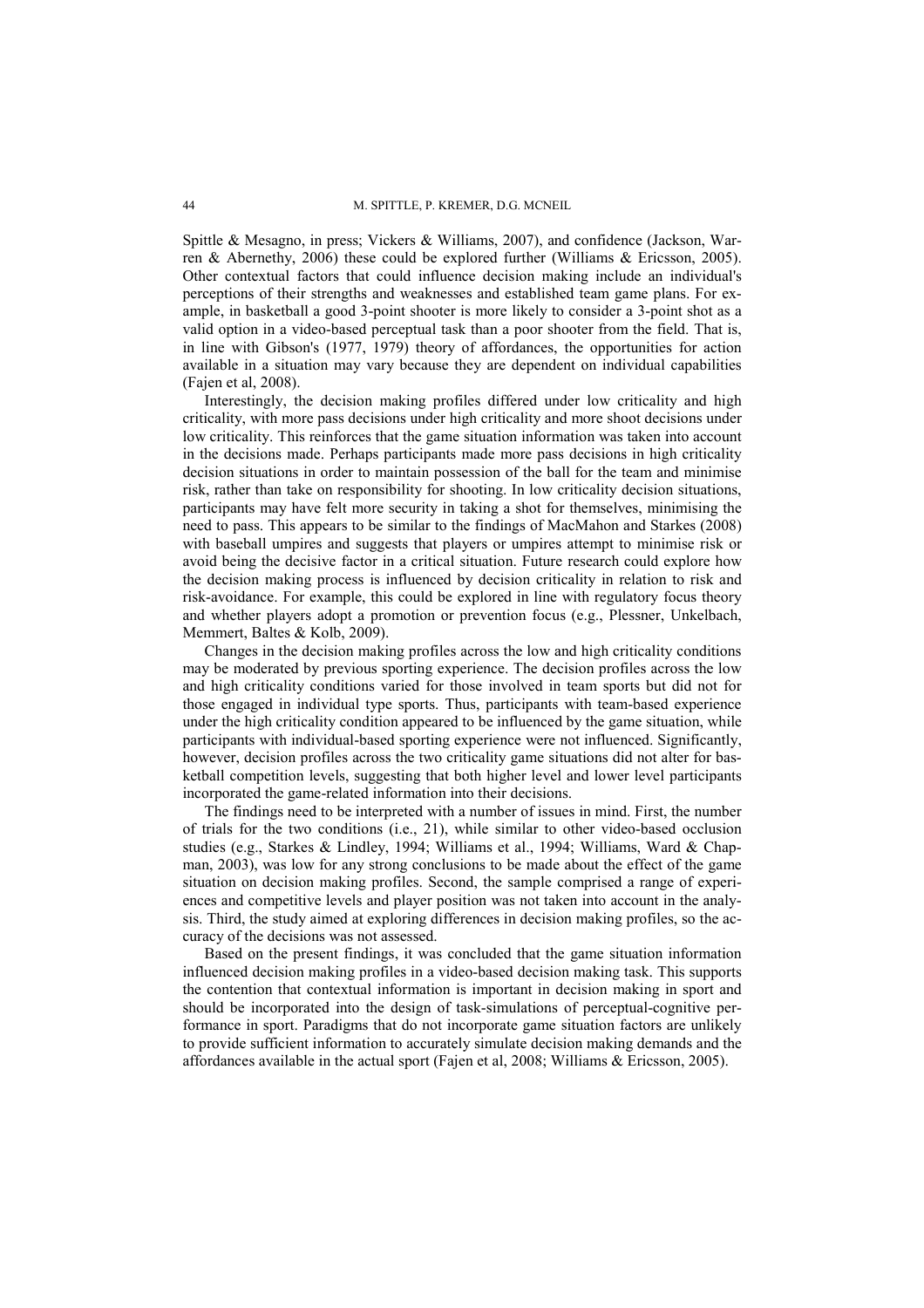#### **REFERENCES**

- Araujo, D., Davids, K., Bennett, S.J., Button, C., & Chapman, G. (2004). Emergence of sports skills under constraints. In A.M. Williams & N.J. Hodges (Eds.) *Skill acquisition in sport: Research, theory, and practice* (pp. 409-433). London: Routlege.
- Bar-Eli, M., & Tractinsky, N. (2000). Criticality of game situations and decision making in basketball: an application of performance crisis perspective. *Psychology of Sport and Exercise, 1,* 27-39.
- Fajen, B.R., Riley, M.A., & Turvey, M.T. (2008). Information, affordances, and the control of action in sport. *International Journal of Sport Psychology, 40*, 79-107.
- Gibson, J. J. (1977). The theory of affordances. In R. Shaw & J. Bransford (Eds.), Perceiving, acting, and knowing: *Toward an ecological psychology* (pp. 67-82). Hillsdale, NJ: Erlbaum.

Gibson, J.J. (1979). *The ecological approach to visual perception*. Boston: Houghton Mifflin.

- Hogarth, R.M., & Karelaia, N. (2007). Heuristic and linear models of judgement: matching rules and environments. *Psychological Review, 114*, 733-358.
- Jackson, R. C., Warren, S., & Abernethy, B. (2006). Anticipation skill and susceptibility to deceptive movement. *Acta Psychologica, 123*, 355-371.
- MacMahon, C., & Starkes, J. (2008). Contextual influences on baseball ball-strike decisions in umpires, players, and controls. *Journal of Sports Sciences, 26*, 751-760.
- MacMahon, C., Starkes, J., & Deakin, J. (2007). Referee decision making in a video-based infraction detection task: Application and training considerations. *International Journal of Sports Science and Coaching, 2*, 257-265.
- Mann, D.T.Y., Williams, A.M., Ward, P., & Janelle, C.M. (2007). Perceptual-cognitive expertise in sport: a meta-analysis. *Journal of Sport and Exercise Psychology, 29,* 457-478.
- McNeil, D.G., Spittle, M. & Mesagno, C. (in press). Competitive anxiety and decision-making accuracy in a video-based simulation of soccer: An exploratory study. *Perceptual and Motor Skills*.
- McRobert, A.P., Williams, A.M.; Ward, P., Eccles, D.W., & Ericsson, K.A. (2007). Contextual information and anticipation skill in cricket batting. *Journal of Sport & Exercise Psychology, 29,* S187.
- Pijpers, J.R., Oudejans, R.R.D., & Bakker, F. (2007). Changes in the perception of action possibilities while climbing to fatigue on a climbing wall. *Journal of Sport Sciences, 25*(10), 97-110.
- Plessner, H., Unkelbach, C., Memmert, D., Baltes, A., & Kolb, A. (2009). Regulatory fit as a determinant of sport performance: How to succeed in a soccer penalty-shooting. *Psychology of Sport and Exercise, 10*, 108-115.
- Ripoll, H. (1991). The understanding-acting process in sport: The relationship between the semantic and the sensorimotor visual function. *International Journal of Sport Psychology, 22*, 221-243.
- Rulence-Pâques, P., Fruchart, E., Dru, V., & Mullet, E. (2005). Cognitive algebra in sport decision-making. *Theory and Decision, 58,* 387-406.
- Shim, J., Chow, J.W., Carlton, L.G., & Chae, W. (2005). The use of anticipatory visual cues by highly skilled tennis players. *Journal of Motor Behavior, 37*, 164-175.
- Smith, H.K. (2004). Penalty shot importance, success and game context in international water polo. *Journal of Science and Medicine in Sport, 7*, 221-225.
- Spittle, M., Kremer, P., & Hamilton, J. (2010). The effect of screen size on video-based perceptual decisionmaking tasks in sport. *International Journal of Sport and Exercise Psychology. December 2010*
- Starkes, J. L., & Lindley, S. (1994). Can we hasten expertise by video simulation? *Quest, 46,* 211-222.
- Vickers, J.N. & Williams, M.A. (2007). Performing under pressure: The effects of physiological arousal, cognitive anxiety, and gaze control in biathlon. *Journal of Motor Behavior, 39*(5), 381-394.
- Williams, A.M., & Ericsson, K.A. (2005). Perceptual-cognitive expertise in sport: Some considerations when applying the expert performance approach. *Human Movement Sciences, 24*, 283-307.
- Williams, A. M., Davids, K., & Williams, J. G. (1999). *Visual perception and action in sport.* London: E & FN Spon.
- Williams, A. M., Ward, P., & Chapman, C. (2003). Training perceptual skill in field hockey: Is there transfer from laboratory to the field? *Research Quarterly for Exercise and Sport, 74*, 98-103.